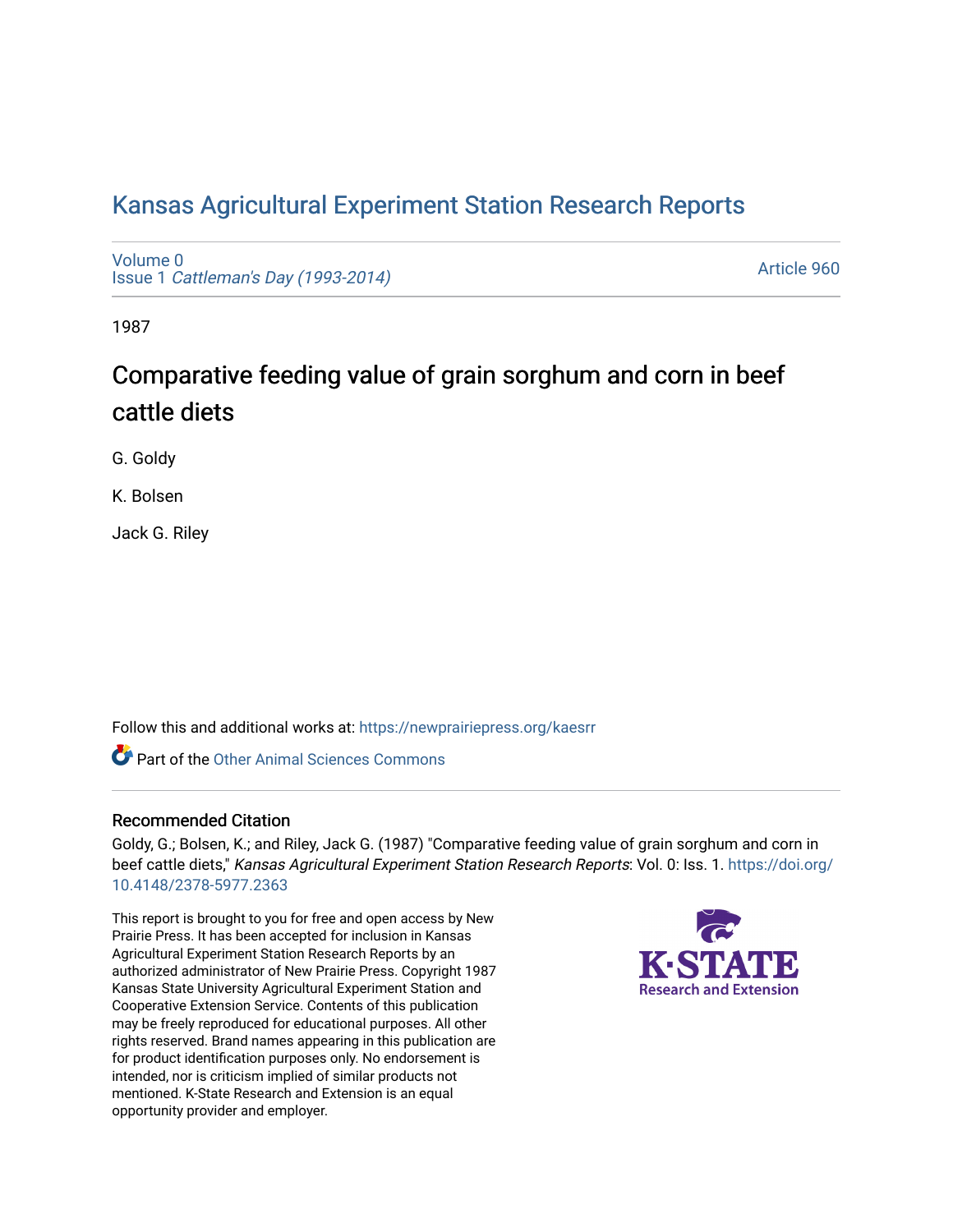### Comparative feeding value of grain sorghum and corn in beef cattle diets

#### Abstract

Homozygous yellow endosperm grain sorghum had no advantage in feeding value over heterozygous yellow endosperm hybrids (P>.05). A heterozygous yellow endosperm hybrid, Funk's 550, had larger kernels (P<.001) and when dry rolled, produced more fine particles (P<.01). This may explain its trend toward improved feed efficiency, higher DM digestibility, and greater in vitro VFA production compared with the other dry processed grain sorghum hybrids tested. Our results do not support the traditional 12 to 16% price discount for grain sorghum relative to corn.

#### Keywords

Cattlemen's Day, 1987; Kansas Agricultural Experiment Station contribution; no. 87-309-S; Report of progress (Kansas State University. Agricultural Experiment Station and Cooperative Extension Service); 514; Beef; Grain sorghum; Corn; Diet

#### Creative Commons License



This work is licensed under a [Creative Commons Attribution 4.0 License](https://creativecommons.org/licenses/by/4.0/).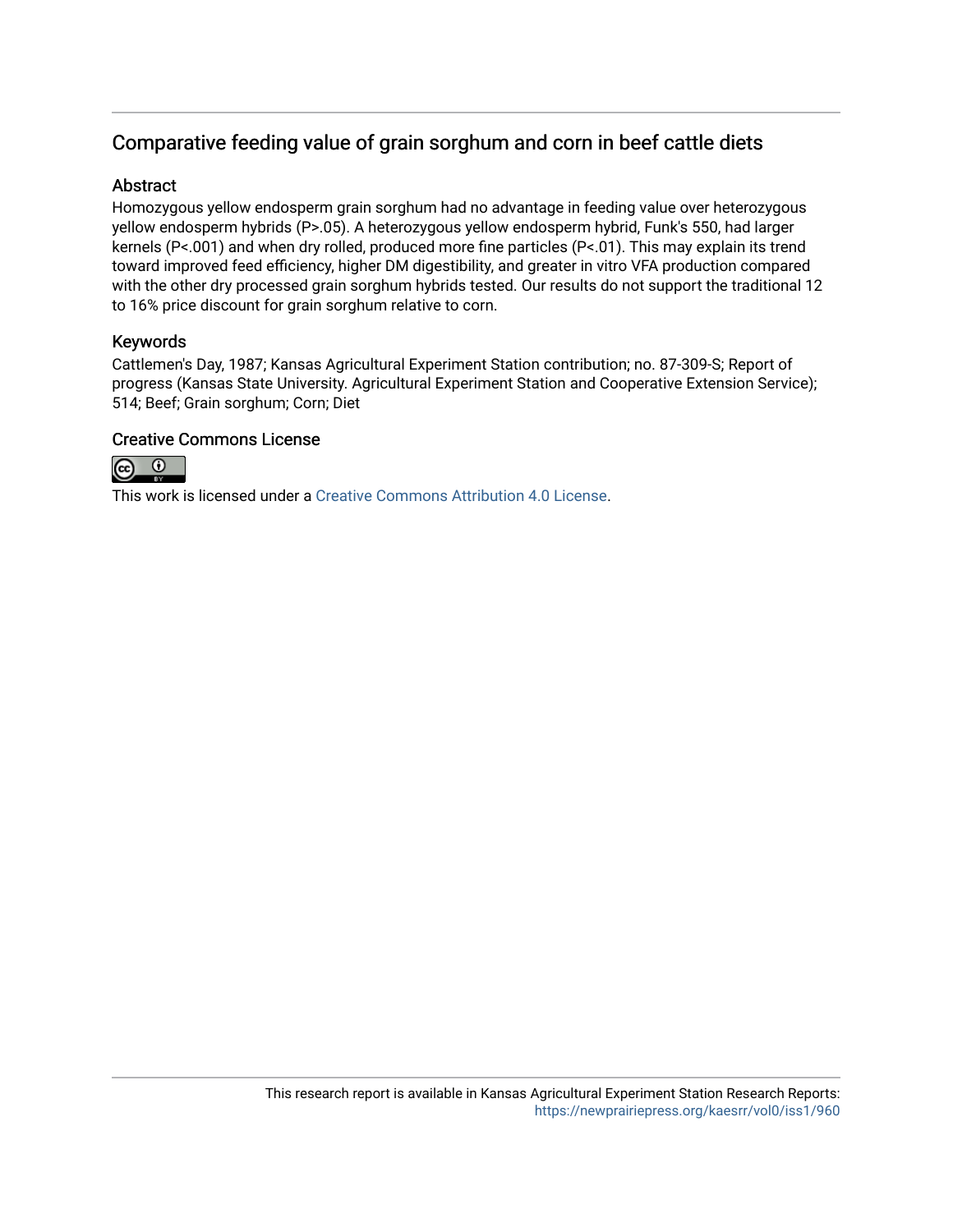

Comparative Feeding Value of Grain Sorghum and Corn in Beef Cattle Diets

Gary Goldy, Jack Riley, and Keith Bolsen



#### Summary

Homozygous yellow endosperm grain sorghum had no advantage in feeding value over heterozygous yellow endosperm hybrids (P>.05). A heterozygous yellow endosperm hybrid, Funk's 550, had larger kernels (P<.001) and when dry rolled, produced more fine particles (P<.01). This may explain its trend toward improved feed efficiency, higher DM digestibility, and greater in vitro VFA production compared with the other dry processed grain sorghum hybrids tested. Our results do not support the traditional 12 to 16% price discount for grain sorghum relative to corn.

#### Introduction

The use of yellow endosperm grain sorghum hybrids has increased greatly. Commercial grain sorghum seed companies have claimed superior feeding values for homozygous yellow endosperm hybrids. However, the issue of endosperm type and color has become confused with seedcoat color, since yellow endosperm grain sorghum may be either heterozygous or homozygous for this trait, and may have a variety of seedcoat colors.

Kernel size may explain some of the difference among sorghum hybrids. Larger kernels with more starch and less protein may have higher digestibility and may also process more easily and efficiently than smaller, harder kernels.

We compared the relative feeding value for cattle of representative commercial grain sorghum hybrids commonly grown in Kansas. Furthermore, heterozygous and homozygous yellow endosperm grain sorghums were compared with corn. The influence of kernel size on grain processing and animal performance was also studied.

#### **Experimental Procedures**

Cattle feeding trials were conducted at the Kansas State University Beef Research Unit with four grain sorghum hybrids and one corn hybrid during the spring of 1986.

Source and Treatment of Grains. Four hybrid grain sorghums differing in pericarp and endosperm color were grown under similar dryland conditions at Their characteristics are shown in Table 1.1. The corn Manhattan in 1985. hybrid, Pioneer 3377, was obtained in 1985 from one source near Manhattan. Each grain sorghum was harvested at approximately 13% moisture and stored in steel bins until processed. High moisture DK 42Y (HM DK 42Y) was harvested at about

 $\mathbf{1}$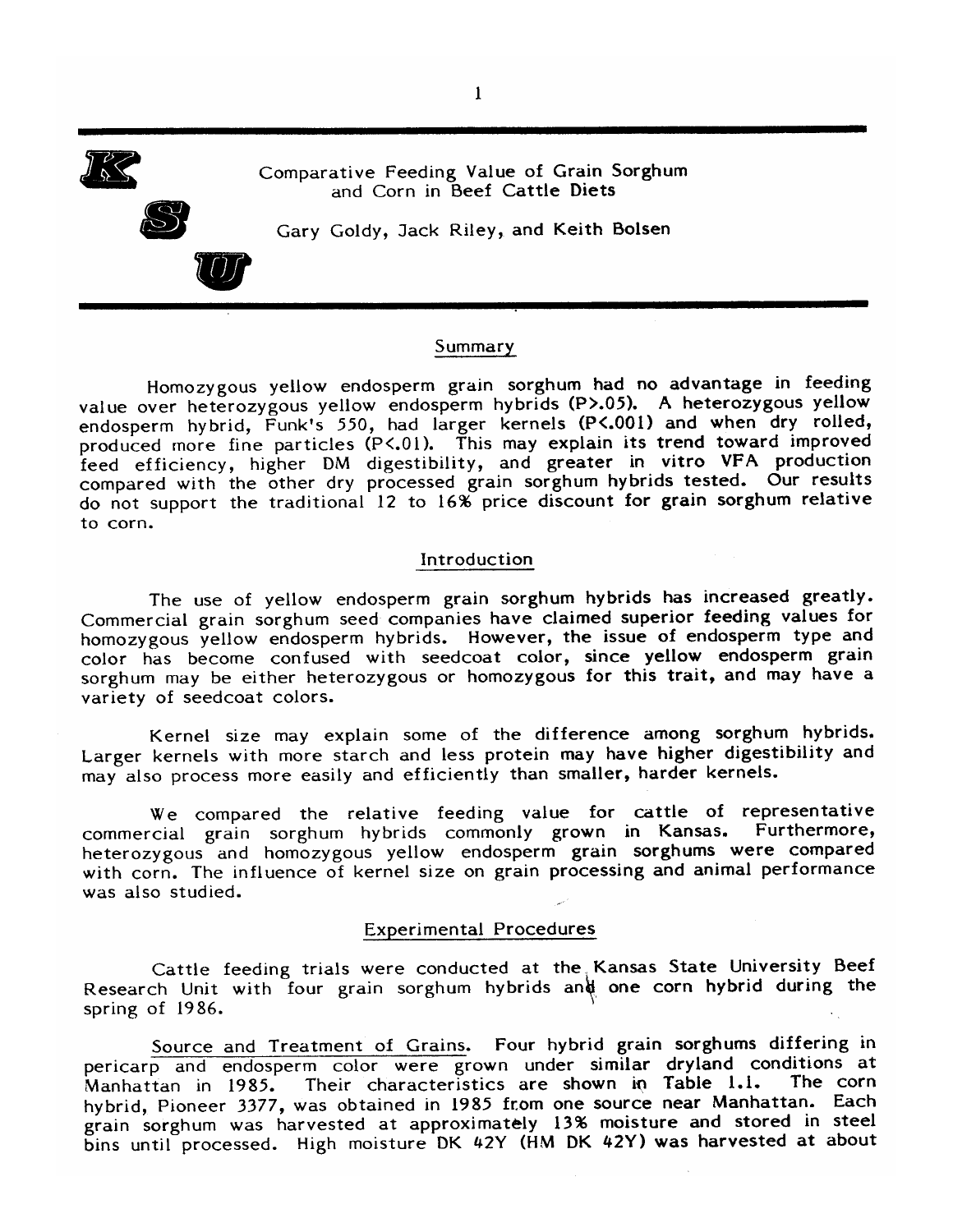28% moisture and stored whole in an oxygen-limiting structure. Composite grain samples for each of the hybrids were analyzed for crude protein (CP) (Table 1.1). These values were used to formulate the experimental diets (Table 1.2).

| support the country of the                                             |                                                                 | Crude <sup>a</sup>           | Color                         |                                                    |
|------------------------------------------------------------------------|-----------------------------------------------------------------|------------------------------|-------------------------------|----------------------------------------------------|
| Variety                                                                | Abbreviation                                                    | Protein                      | Pericarp                      | Endosperm                                          |
| <b>Funk's 550</b><br>Cargill 70<br>Northrup-King 2778<br>DeKalb DK 42Y | F <sub>550</sub><br>C <sub>70</sub><br>NK 2778<br><b>DK 42Y</b> | 13.4<br>10.3<br>12.2<br>11.6 | white<br>red<br>red<br>yellow | hetero-yellow<br>hetero-yellow<br>yellow<br>yellow |

Descriptive Characteristics of Grain Sorghums Studied Table 1.1.

<sup>a</sup>% DM basis

Table 1.2. Composition of Experimental Steer Diets

|                                                                                                                                                            | Diets % DM Basis                |                                 |                                 |  |  |  |
|------------------------------------------------------------------------------------------------------------------------------------------------------------|---------------------------------|---------------------------------|---------------------------------|--|--|--|
| Ingredient                                                                                                                                                 | Grain Sorghum                   | Corn + Urea                     | Corn - Urea                     |  |  |  |
| Sorghum grain, rolled<br>Corn, rolled<br>Sorghum silage<br>Soybean meal                                                                                    | 78.74<br>15.00<br>3.58          | 78.31<br>15.00<br>3.57<br>.44   | 78.74<br>15.00<br>3.58          |  |  |  |
| Urea<br>Limestone<br>Potassium chloride<br>Salt                                                                                                            | 1.09<br>.20<br>.29              | 1.09<br>.20<br>.29              | 1.09<br>.20<br>.29              |  |  |  |
| Trace mineral <sub>b</sub> premix <sup>d</sup><br>Tylan <sup>®</sup> premix<br>Rumensin <sup>®</sup> premix <sup>C</sup><br>Animal fat<br>Vitamin A premix | .02<br>.06<br>.02<br>.99<br>.01 | .02<br>.06<br>.02<br>.99<br>.01 | .02<br>.06<br>.02<br>.99<br>.01 |  |  |  |

a Contained 11% Ca, 10% Mn, 10% Fe, 10% Zn, 1% Cu, 3% I and 1.1% Co.<br>b Contained 10 g of tylosin per lb.<br>d Contained 60 g of monensin per lb.

dContained 851,250 IU of Vitamin A per oz.

Cattle Feeding Trial. Thirty five crossbred steers averaging 905 lb. were allotted by weight in a randomized complete block design to seven treatments: 1) dry rolled (DR) F550, 2) DR C70, 3) DR NK 2778, 4) DR DK 42Y, 5) HM DK 42Y, 6) corn + urea, and 7) corn. Diet compositions are presented in Table 1.2. All diets except corn without urea were formulated to provide a minimum of 11% CP on a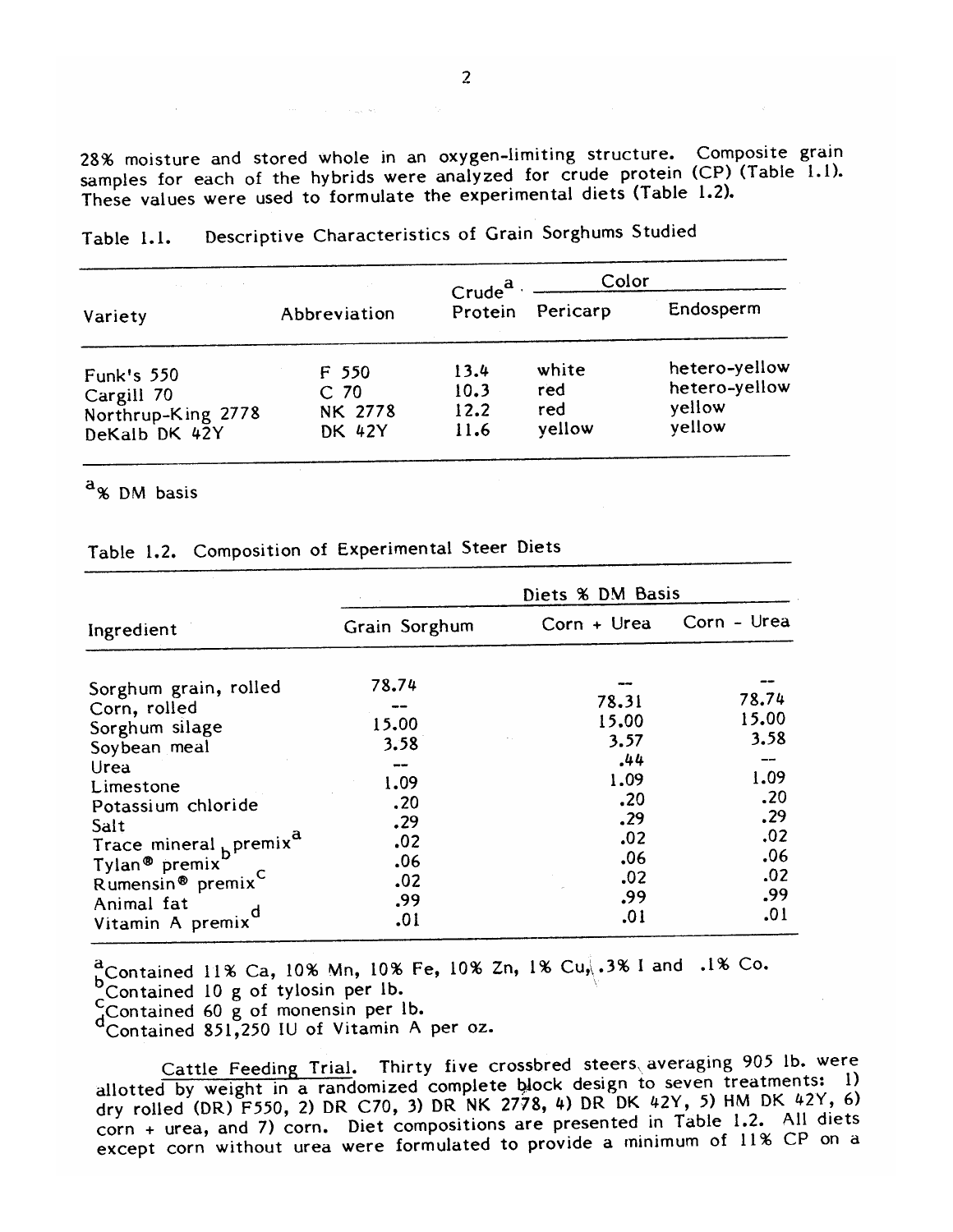The corn without urea diet DM basis (actual range was 11.2 to 13.8% CP). contained 10% CP. The grain mix in each diet contained 17 mg/lb of Rumensin® and 6 mg/lb of Tylin®, which provided 250 to 300 mg/hd/d of Rumensin and 90 to 104 mg/hd/d of Tylan. Steers were housed in individual pens with solid concrete floors. Initial and final weights were determined by the average of two weights taken on consecutive days prior to the AM feeding.

Digestibility Trial. Starting on day 22 of the feeding trial, chromic oxide, an inert marker, was fed to determine apparent digestibility. A 7-day adaption a 7-day fecal collection period. Fecal grab samples were period preceded collected twice daily, then composited and dried in a forced draft oven at 55 C, prior to being ground for chromic oxide analysis.

In Vitro Trials. Two in vitro experiments were conducted to compare the four dry grain sorghum hybrids and the HM DK 42Y. In the first experiment, we measured two-stage in vitro dry matter disappearance (IVDMD). In the second experiment, a modified continuous culture fermentation system was used to measure volatile fatty acid (VFA) production. Ten 500 ml flasks were filled to the overflow port with rumen fluid strained through one layer of cheesecloth. Fermentation flasks were infused continuously with a buffer. The five grain sorghum diets were randomly assigned in duplicate to the 10 flasks. A mixture of 6.9 g of each grain-supplement mixture and 1.7 g of sorghum silage (DM basis) was introduced into the flasks at 12-hour intervals. Effluent was removed daily, with samples taken for VFA analyses on days 5, 6, and 7 of the fermentation.

#### Results and Discussion

Cattle Feeding Trial. The performance of finishing steers fed the various grains is shown in Table 1.3. Dry matter intakes did not differ significantly among diets; however, consumption of the F 550 diet tended to be lowest (18 lb/d). Average daily gains were statistically similar and ranged from 3.1 to 3.5 lb. However, dry grain sorghum tended to produce lower cattle gains than HM DK 42Y or corn. Feed efficiencies ranged from 5.41 to 6.39. Although means were statistically similar, cattle fed the dry grain sorghum diets tended to have the poorest feed efficiencies, averaging 8.5% poorer (range 13.5 to 3.7%) than those on the corn diets. Efficiency on on the HM DK 42Y diet was 3.6% better than the corn diets. Steers fed dry grain sorghum diets had more difficulty switching from high moisture grain growing diets, as indicated by lower gains for the first 28 days.

During the finishing trial, we observed that steers fed the F 550 hybrid were sorting the diet; therefore, the grain portions of the dry grain sorghum diets were compared for differences in particle size (Table 1.4). In addition, a composite sample of the refused portion of the F 550 diet was compared with the original (as-fed) diet. The F 550, NK 2778, and the refused  $\overrightarrow{P}$  550 had fewer (P<.01) large particles (>2380 microns) than the other hybrids. The C 70 and DK 42Y sorghums had similar percentages of large particles. The refused F 550 had over twice the percentage of small particles (<1190 microns) as the original grain portion. That hybrid, as fed, had a greater (P<.01) percentage of fine particles than the other hybrids, and may explain why the cattle sorted that ration and tended to have lower feed intakes.

 $\overline{\mathbf{3}}$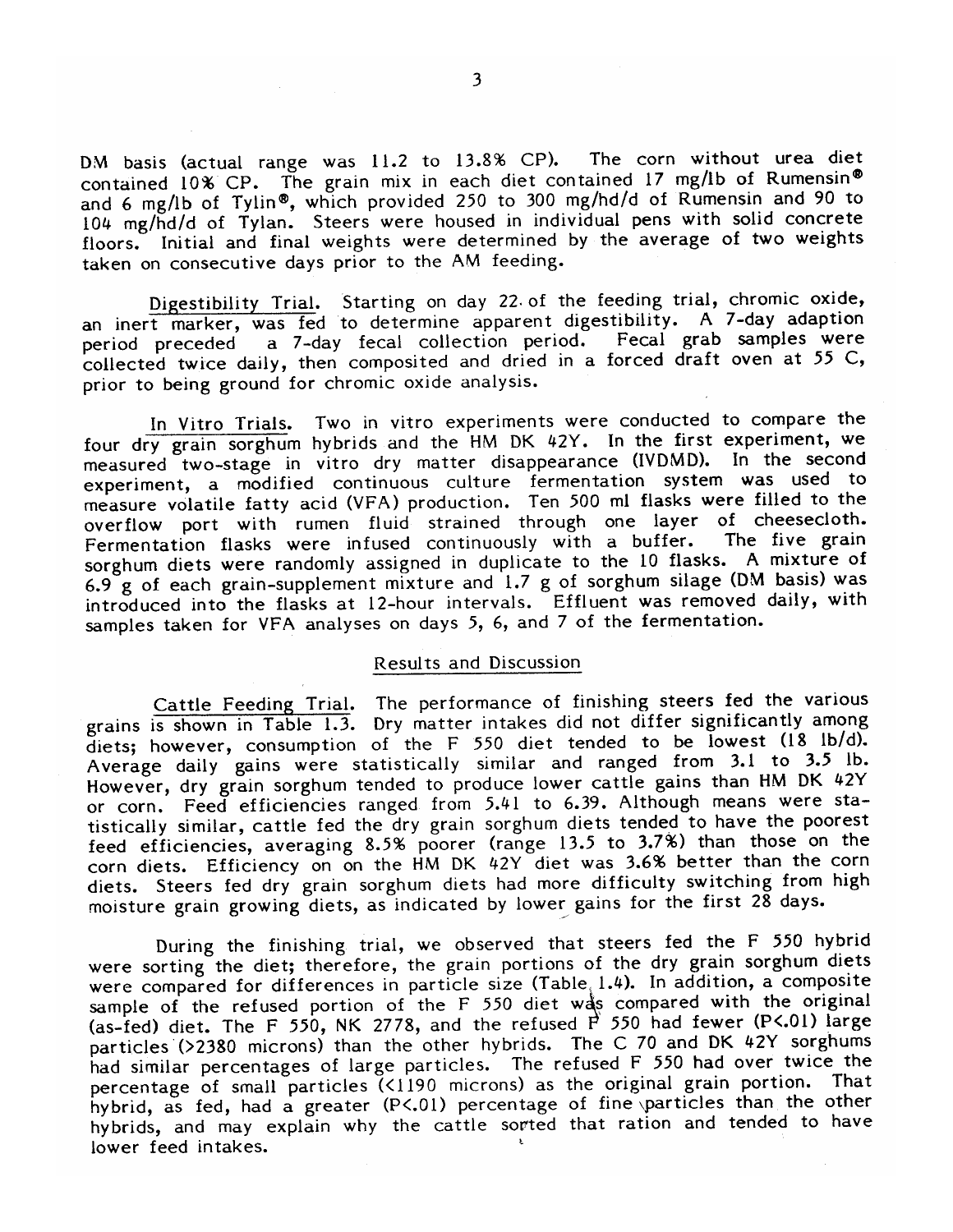|                                 |       | Grain sorghum<br>Dry |               |                     | Corn |             |      |        |
|---------------------------------|-------|----------------------|---------------|---------------------|------|-------------|------|--------|
| Item                            | F 550 |                      |               | C 70 NK 2778 DK 42Y | HM   | DK 42Y Urea | Urea | $SE^2$ |
| No. steers                      |       | 4                    |               |                     |      |             |      |        |
| Av. Daily Gain, lb 3.13         |       | 3.13                 | 3.24          | 3.20                | 3.46 | 3.46        | 3.51 | .19    |
| Daily Intake <sup>3</sup> , lb. | 18.0  | $19.6$ 19.3          |               | 20.4                | 18.8 | 20.2        | 18.8 | 1.04   |
| Feed/gain <sup>3</sup>          | 5.83  |                      | $6.15$ $5.98$ | 6.39                | 5.42 | 5.83        | 5.41 | .30    |

Table 1.3. Performance of Finishing Steers Fed Diets of Grain Sorghum or Corn

 $<sup>1</sup>$  High moisture.</sup>

<sup>2</sup>Standard error of mean.

 $3$ <sub>DM</sub> basis.

Table 1.4. Whole Kernel Size and Dry Rolled Particle Size of Grain Sorghums Fed to Finishing Steers

|                                   |                  | Refused         |            |                 |                  |     |
|-----------------------------------|------------------|-----------------|------------|-----------------|------------------|-----|
| Item                              | F <sub>550</sub> | C <sub>70</sub> | NK 2778    | DK 42Y          | F <sub>550</sub> | SE' |
| g per 100 kernels                 | 3.39 $^{a}$      | $2.71^{b}$      | $2.85^{D}$ | $2.09^\text{C}$ |                  | .06 |
| >2380 microns<br>% of wt          | $4.31^e$         | $8.73^{8}$      | $5.73^{1}$ | $9.18^{8}$      | $3.12^d$         | .18 |
| $\langle$ 1190 microns<br>% of wt | $17.81^{1}$      | $14.56^{\circ}$ | $11.28^d$  | $12.62^d$       | $36.04^{8}$      | .42 |

 $<sup>1</sup>$ Standard error of mean.</sup>

abc<sub>Means</sub> in the same row with different superscripts differ (P<.001). defg<sub>Means</sub> in the same row with different superscripts differ (P<.01).

Table 1.4 shows the weights of 100 kernels of each hybrid. The F 550 hybrid was heaviest (3.39 g/100 kernels) and DK 42Y was lightest (2.09 g/100 kernels) (P<.001). The larger size of F 550 kernels appears to be the reason for the lower proportion of particles >2380 microns and the greater proportion of particles <1190 microns in size compared with the other grain sorghum hybrids examined.

Digestibility Trial. Apparent dry matter digestibilities were different<br>(P<.10) among the experimental diets (Table 1.5). F 550 sorghum grain had the<br>highest digestibility of the dry sorghum grain diets. This is consistent trend for improved feed efficiency on that diet (Table 1.3). Steers consuming HM DK 42Y had a 2.5% greater DM digestibility than those fed the most highly digestible dry grain sorghum (74.5 vs. 72.0%), supporting the feed efficiencies of these diets (Table 1.5). The mean digestibilities of the four dry grain sorghums, the